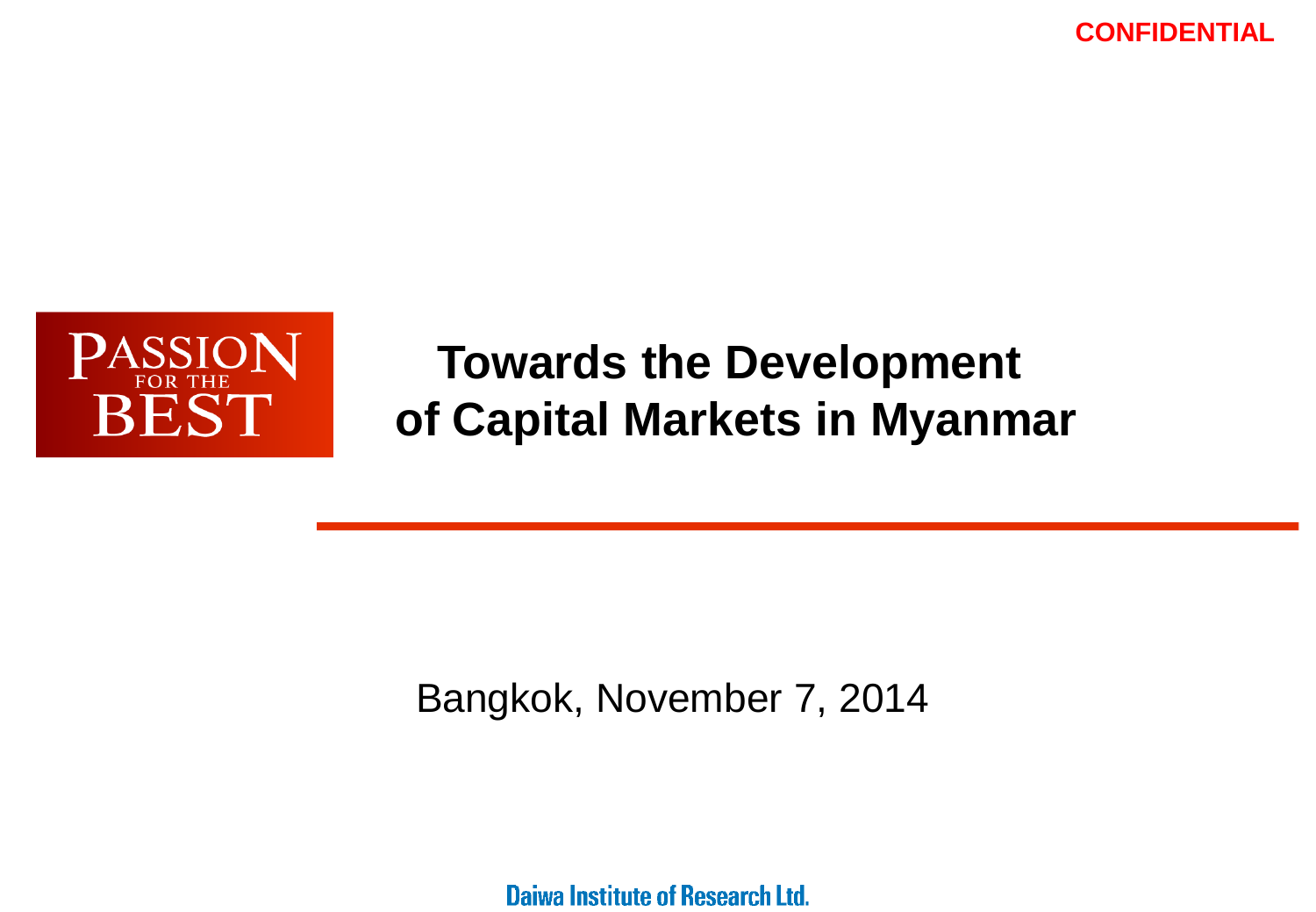## **Establishment of Yangon Stock Exchange - Milestones**



| <b>From 1990s until 2010</b> |                                                                                                                    | Year 2010 onwards    |                                                                                                                                                         |  |
|------------------------------|--------------------------------------------------------------------------------------------------------------------|----------------------|---------------------------------------------------------------------------------------------------------------------------------------------------------|--|
| 1993                         | Myanmar government and DIR signed<br>MOU in assisting development of securities<br>market                          | 2011 Nov.            | Advancing economic reforms led by the<br>newly elect President Thein Sein                                                                               |  |
|                              | Treasury bonds issuance started                                                                                    | 2012 May             | Central Bank of Myanmar (CBM), Japan<br>Exchange (JPX) and DIR signed MOU in                                                                            |  |
| 1995                         | DIR supported drafting the Securities and<br><b>Exchange Law</b>                                                   |                      | establishing the YSE                                                                                                                                    |  |
| 1996                         | <b>Myanmar Securities Exchange Centre</b><br>(MSEC) established jointly with Myanma<br>Economic Bank (MEB) and DIR | 2012 Aug.            | <b>CBM and Japan Ministry of Finance</b><br>Policy Research Institute (PRI) signed<br>MOU in assisting legislation of securities<br>law and regulations |  |
| 1997                         | Public company shares started trading at<br><b>MSEC</b>                                                            | <b>2013 July</b>     | Securities and Exchange Law enacted                                                                                                                     |  |
| 1998                         | <b>Asian Financial Crisis</b>                                                                                      | 2014 Jan.            | Myanmar Ministry of Finance and Japan<br><b>Financial Services Agency (FSA) signed</b><br>MOU in developing financial infrastructure                    |  |
| 2003                         | <b>Banking Crisis in Myanmar</b>                                                                                   |                      |                                                                                                                                                         |  |
| 2008                         | Myanmar government formed Capital<br>Market Development Roadmap (incl.<br>establishment of the stock exchange by   | 2014 Oct.-<br>Dec. E | <b>Securities and Exchange Commission</b><br>(SEC) establishment expected                                                                               |  |
|                              |                                                                                                                    |                      | <b>YSE establishment expected</b>                                                                                                                       |  |
|                              | 2015)                                                                                                              | 2015 Oct.<br>Ē       | <b>YSE starts operation expected</b>                                                                                                                    |  |

#### **Daiwa Institute of Research Ltd.**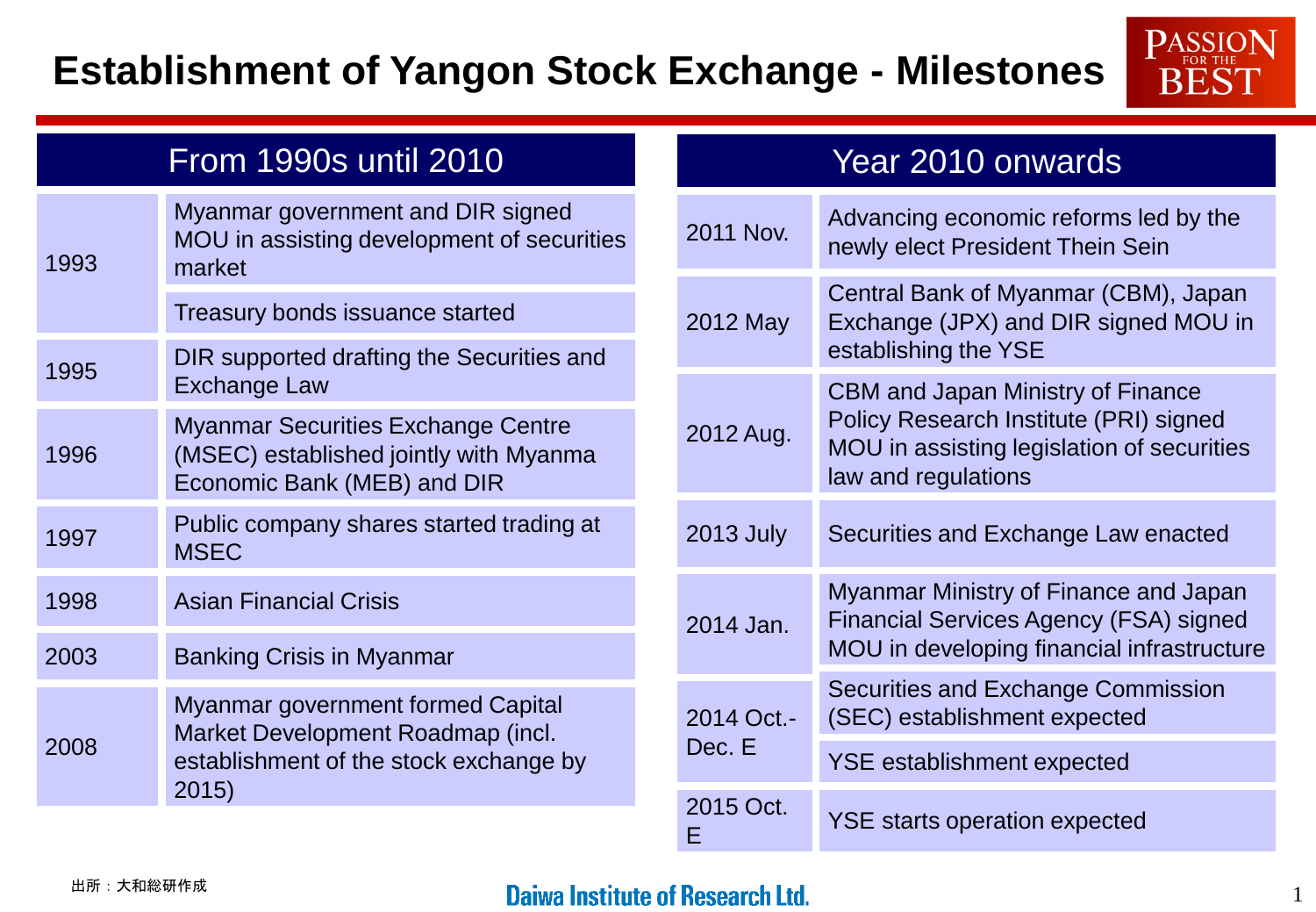### **PASSION BEST**

#### **Securities and Exchange Commission (SEC)**

- 1. SEC is expected to be established in 2014.
- 2. Securities market related rules and regulations are also forthcoming.

#### **Stock Exchange**

- 1. YSE is expected to establish in 2014
- 2. Operating rules as well as listing requirements will be formulated and authorized by the SEC.
- 3. Implement IT systems

#### **Securities companies**

- 1. SEC will issue licenses to securities companies.
- 2. Securities companies reach out to potential investors.
- 3. Securities companies support listing of public companies.



#### **Public companies**

- 1. Daiwa has approached a number of companies potentially to be listed on the stock exchange.
- 2. Asian Green Development Bank (AGDB) and Myanmar Agribusiness Public Cooperation (MAPCO) are seeking public listing.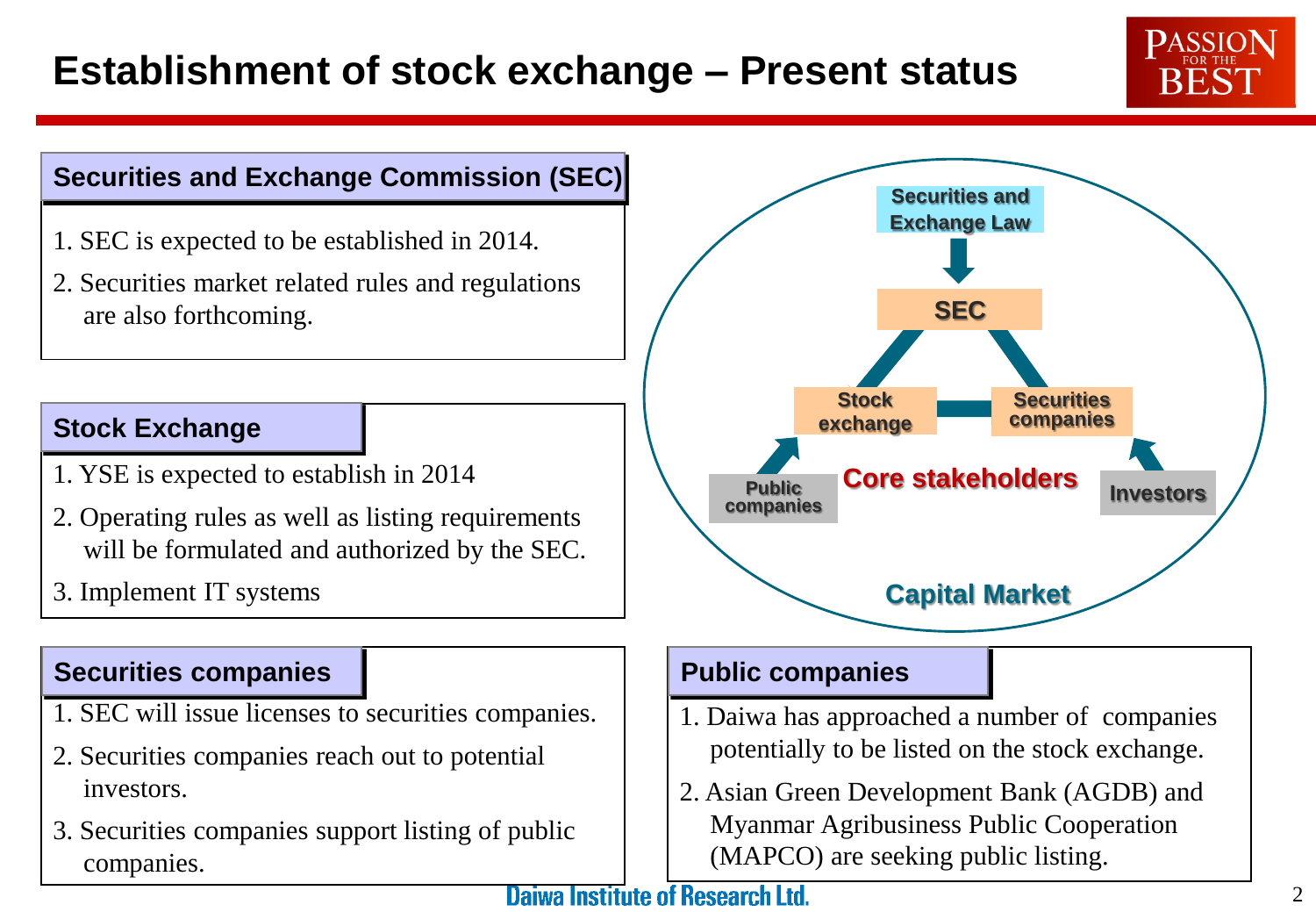#### **Expectations**

- $\checkmark$  Provides alternative funding opportunities necessary for private sector development
- $\checkmark$  Facilitates a driver for financial market development as well as economic growth
- $\checkmark$  YSE start trading operations with listed companies from October 2015 as planned
- $\checkmark$  Double digit listed companies in 2-3 years stimulating an active securities market
- $\checkmark$  Rational privatization and listing of state owned economic enterprises

#### **Challenges**

- $\checkmark$  Adequate rules and regulations
- $\checkmark$  Educating market participants such as intermediaries and financial institutions
- $\checkmark$  Developing institutional investors and potential listed companies
- $\checkmark$  Modernizing bond market
- $\checkmark$  Open-doors to foreign investors

PASSIC